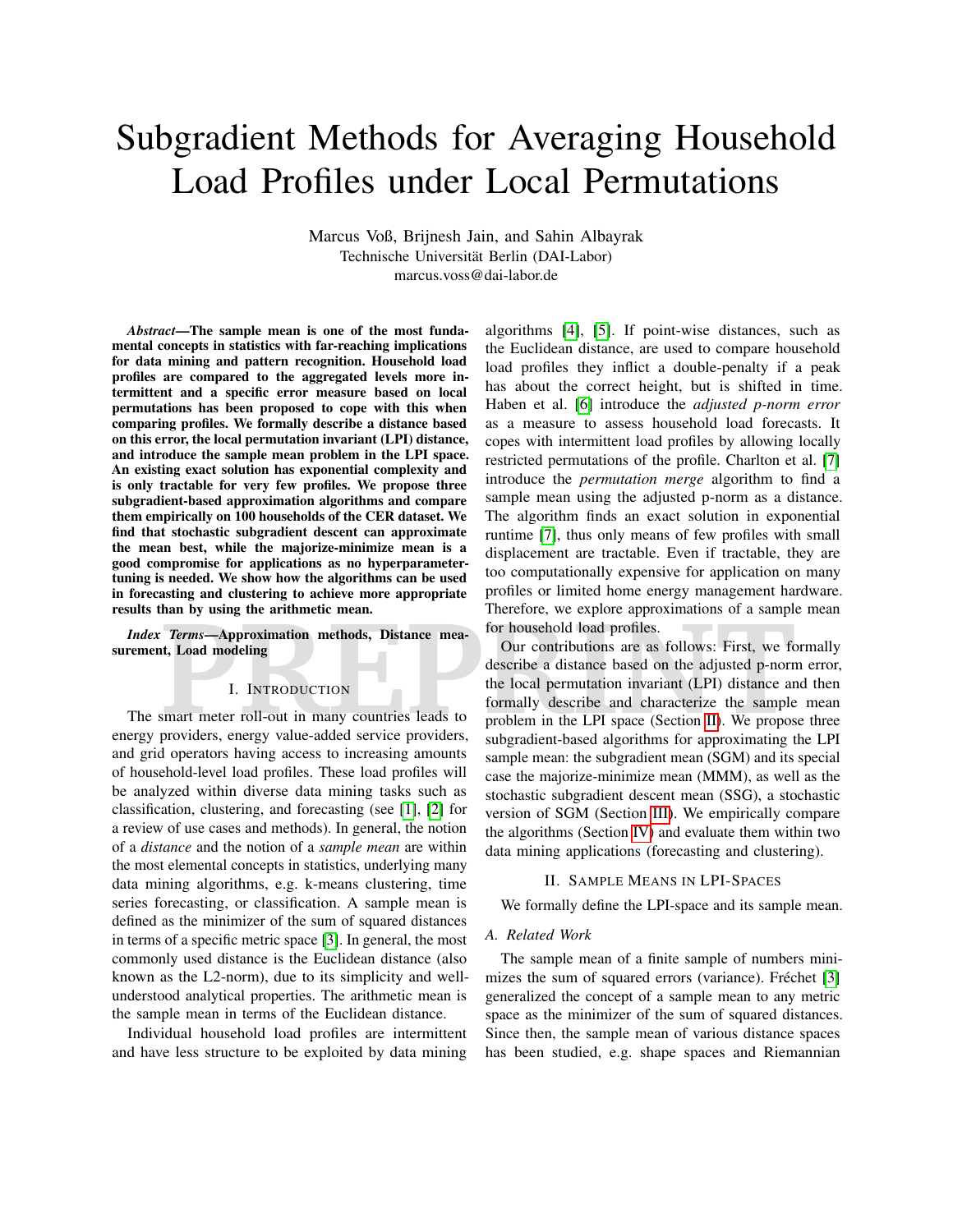manifolds [\[8\]](#page-5-7)–[\[10\]](#page-5-8), tree-structures [\[11\]](#page-5-9), graphs [\[12\]](#page-5-10), [\[13\]](#page-5-11), cluster ensembles [\[14\]](#page-5-12), sequences [\[15\]](#page-5-13), [\[16\]](#page-5-14), and time series [\[17\]](#page-5-15)–[\[19\]](#page-5-16).

Computing a sample mean in arbitrary distance spaces is often intractable. Solving the sample mean problem of sequences under the edit distance and of time series under the dynamic time warping distance (DTW) is NP-hard [\[16\]](#page-5-14), [\[20\]](#page-5-17). Hence, approaches resort to approximate solutions. For example, subgradient mean algorithms have been studied for graphs under optimal alignments [\[12\]](#page-5-10), [\[21\]](#page-5-18) and time series under DTW [\[19\]](#page-5-16). The majorizeminimize mean has been proposed for graphs [\[12\]](#page-5-10), consensus clustering [\[22\]](#page-5-19), and time series under DTW [\[18\]](#page-5-20).

# *B. The LPI-Distance*

The LPI-distance is a dissimilarity measure on load profiles that accounts for local permutations in temporal order and was introduced for day-ahead forecasting [\[6\]](#page-5-5). To describe the LPI-distance, we assume that  $\mathcal{P}_n$  be the set of  $n \times n$  permutation matrices. Consider the subset

$$
\mathcal{L}_n^{\omega} = \{ P = (p_{ij}) \in \mathcal{P}_n : p_{ij} = 1 \Rightarrow |i - j| \le \omega \},\
$$

of  $n \times n$  permutation matrices whose non-zero entries are confined to a diagonal band (adjustment limit) of width  $\omega > 0$ . Then the function  $\delta \colon \mathbb{R}^n \times \mathbb{R}^n \to \mathbb{R}$  defined by

$$
\delta(x, y) = \min\left\{ \|Px - y\| \, : \, P \in \mathcal{L}_n^\omega \right\}
$$

is a *local permutation invariant* (LPI) *distance* induced by the Euclidean norm  $\|\cdot\|$ .

al permutation invariant (LPI) distance induced a global minimizer of the corresponding Fréchet fi<br>
Euclidean norm  $\|\cdot\|$ .<br>
We present an equivalent but analytically move particularly interested in permutation matrices<br> We are particularly interested in permutation matrices that minimize the Euclidean norm. We say,  $P \in \mathcal{L}_n^{\omega}$  is an *optimal alignment* of x and y if

$$
||Px - y|| \le ||P'x - y||
$$

for all  $P' \in \mathcal{L}_n^{\omega}$ . In this case,  $Px$  is optimally aligned to y. Note that optimal alignments are not unique, in general. Computing the LPI-distance and finding an optimal alignment can be cast to an assignment problem for which efficient solutions exists [\[6\]](#page-5-5).

Figure [1](#page-1-0) (top) depicts two load profiles x and y in 30 minute resolution over one day together with an optimally aligned profile Px at bandwidth  $\omega = 3$ . The morning peaks of both load profiles occur at different times resulting in a relatively large Euclidean distance  $||x - y|| = 4.0$ . In contrast, the LPI-distance  $\delta(x, y) = ||Px - y|| = 2.2$ . is substantially lower, because the optimal alignment  $P$ adjusts the temporal variations of both peaks.

# *C. Sample Means*

where  $\delta$  is an LPI-distance on  $\mathbb{R}^n$ . For this, we assume at  $x \in \mathbb{R}^n$  if  $F_C(x) = F(x)$ . In this case, we say that



<span id="page-1-0"></span>Figure 1. Load profiles  $x$  and  $y$  over one day and an optimally aligned profile  $Px$  (top), arithmetic mean of x and y (middle), and sample mean of  $x$  and  $y$  in the LPI space (bottom).

that  $\mathcal{X} = \{x_1, \ldots, x_k\}$  is a sample of k load profiles  $x_i \in \mathbb{R}^n$ . The *Fréchet function* of  $\mathcal{X}$  is defined by

$$
F: \mathbb{R}^n \to \mathbb{R}, \quad x \mapsto \frac{1}{k} \sum_{i=1}^k \delta(x_i, x)^2.
$$

A *sample mean* of X is any global minimum of  $F(x)$ . The *sample mean problem* of  $X$  is the problem of finding a global minimizer of the corresponding Fréchet function.

We present an equivalent but analytically more convenient formulation of the Fréchet function. Using the definition of  $\delta(x_i, x)$  gives

$$
F(x) = \frac{1}{k} \sum_{i=1}^{k} \delta(x_i, x) = \frac{1}{k} \sum_{i=1}^{k} \min_{P_i \in \mathcal{L}_n^{\omega}} \|P_i x_i - x\|^2.
$$

Interchanging summation and minimization yields

$$
F(x) = \min_{P_1, ..., P_k \in \mathcal{L}_n^{\omega}} \frac{1}{k} \sum_{i=1}^k ||P_i x_i - x||^2
$$

Let  $C = C_{n,k}^{\omega}$  be the set of k-tuples  $C = (P_1, \ldots, P_k)$ with elements  $P_i \in \mathcal{L}_n^{\omega}$ . Then the Fréchet function F can be equivalently expressed as a pointwise minimum

$$
F(x) = \min_{C \in \mathcal{C}} F_C(x),\tag{1}
$$

.

of finitely many component functions

$$
F_C(x) = \frac{1}{k} \sum_{i=1}^{k} ||P_i x_i - x||^2,
$$

We introduce sample means in LPI-spaces  $(\mathbb{R}^n, \delta)$ , where  $C = (P_1, \ldots, P_k)$ . A k-tuple  $C \in \mathcal{C}$  is *optimal*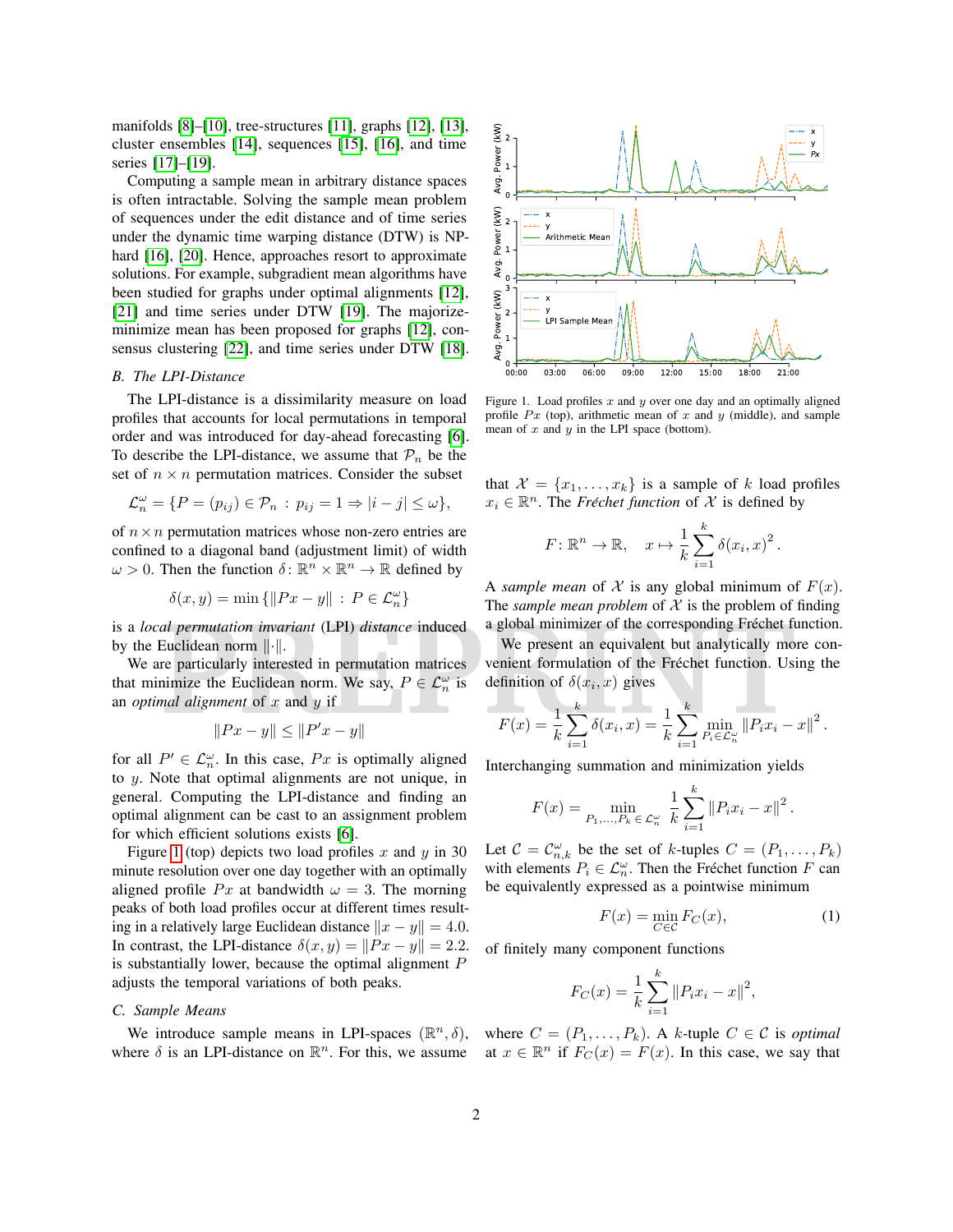

<span id="page-2-1"></span>Figure 2. Simplified depiction of the Fréchet function  $F$  (bold red curve) as a pointwise minimum of five differentiable convex components  $F_1, \ldots, F_5$  (colored dotted curves). The x-axis gives a one-dimensional representation of  $\mathbb{R}^n$  and the y-axis shows the function values. The function  $F$  attains its global minimum at the sample mean  $\mu$ . The solutions  $z^{(t)}$  illustrate the MMM algorithm.

 $F_C$  is *active* at x. If  $C = (P_1, \ldots, P_k) \in \mathcal{C}$  is optimal at  $x \in \mathbb{R}^n$ , then the  $P_i$  are optimal alignments of  $x_i$  and z.

The components  $F_C$  of F are continuously differentiable and convex. Due to the min-operation, the Fréchet function is neither differentiable nor convex. Figure [2](#page-2-1) schematically depicts the form of a Fréchet function.

**P[R](#page-2-3)ODUCE 18 Intervalled Example 18 Intervalled B. The Majorize-Minimize Mean Algorithm<br>
If the load profiles x and y from Figure 1 is a high<br>
If peak. The arithmetic mean fails to capture this<br>
The majorize-minimize mean** We conclude this section with an intuitive justification of the sample mean. One core task in statistics is to summarize the data by a single representative that captures their characteristic features. A characteristic feature of the load profiles x and y from Figure 1 is a high morning peak. The arithmetic mean fails to capture this characteristic feature by introducing a second morning peak and flattening both peaks. In contrast, the sample mean correctly captures the characteristic feature of a single high morning peak.

## III. SAMPLE MEAN ALGORITHMS

<span id="page-2-0"></span>We propose three subgradient-based methods for approximately solving the sample mean problem.

#### *A. Subgradient Mean Algorithm*

The subgradient mean (SGM) algorithm generalizes gradient descent methods to certain classes of nondifferentiable functions such as the Fréchet function. The subgradient update rule is of the form

$$
z' \leftarrow z - \eta \cdot \nabla F_C(z),
$$

where z is the current and  $z'$  the updated solution,  $\eta > 0$ is the step size, and  $F_C$  is an active component of F at z. The subgradient  $\nabla F_C(z)$  is of the form

$$
\nabla F_C(z) = -\frac{2}{k} \sum_{i=1}^k (P_i x_i - z),
$$

<span id="page-2-2"></span>

1: procedure  $SGM(\mathcal{X})$ 2: initialize solution  $z \in \mathbb{R}^n$ 3:  $z_* \leftarrow z$ 4: repeat 5: for  $i \leftarrow 1$  to k do 6:  $P_i \leftarrow$  optimal alignment of  $x_i$  and  $z$ <br>7: **end for** end for 8:  $z \leftarrow z + \eta \sum_{i=1}^{k} P_i x_i - z$ 9:  $z_* \leftarrow \operatorname{argmin} \{F(z_*), F(z)\}\$ 10: adjust step size  $\eta$ 11: until termination 12: return z 13: end procedure

Lines 3 and 9 keep track of the best solution  $z*$  found so far. Lines 5–7 construct an optimal  $C = (P_1, \ldots, P_k)$  such that  $F_C(z) = F(z)$ and the  $P_i$  are optimal alignments of  $x_i$  and z.

where the  $P_i$  are optimal alignments of  $x_i$  and  $z$ . Thus, the subgradient update rule can be rewritten as

<span id="page-2-3"></span>
$$
z' \leftarrow z + \eta' \cdot \sum_{i=1}^{k} (P_i x_i - z), \tag{2}
$$

where the step size  $\eta' = 2\eta/k$  absorbs the factor  $2/k$ . Algorithm [1](#page-2-2) outlines the SGM method.

## *B. The Majorize-Minimize Mean Algorithm*

The majorize-minimize mean (MMM) algorithm is a subgradient method with constant step-size  $\eta = 1/2$ . Equation (2) together with  $\eta' = 2\eta/k = 1/k$  gives the update rule

<span id="page-2-4"></span>
$$
z' \leftarrow \frac{1}{k} \sum_{i=1}^{k} P_i x_i.
$$
 (3)

where  $C = (P_1, \ldots, P_k)$  is optimal at z. This update rule gives rise to an alternative interpretation and additional insight into the MMM algorithm (see Fig. [2\)](#page-2-1). Observe that the MMM algorithm repeatedly alternates between majorization and minimization until convergence after finitely many iteration:

*Majorization*: Minimizing  $F(x)$  is difficult. The majorization step constructs a surrogate function  $F' : \mathbb{R}^n \to \mathbb{R}$  at the current solution  $z$  with the following properties: (i)  $F'(x) \geq F(x)$  for all  $x \in \mathbb{R}^n$ , (ii)  $F'(z) = F(z)$ , and (iii)  $F'$  is simpler to minimize than  $F$ .

A function with properties (i) and (ii) majorizes  $F$  at  $z$ . Lines  $5 - 7$  of Algorithm [1](#page-2-2) construct an optimal k-tuple  $C = (P_1, \ldots, P_k)$  such that  $F_C$  is active and majorizes  $F$  at  $z$ .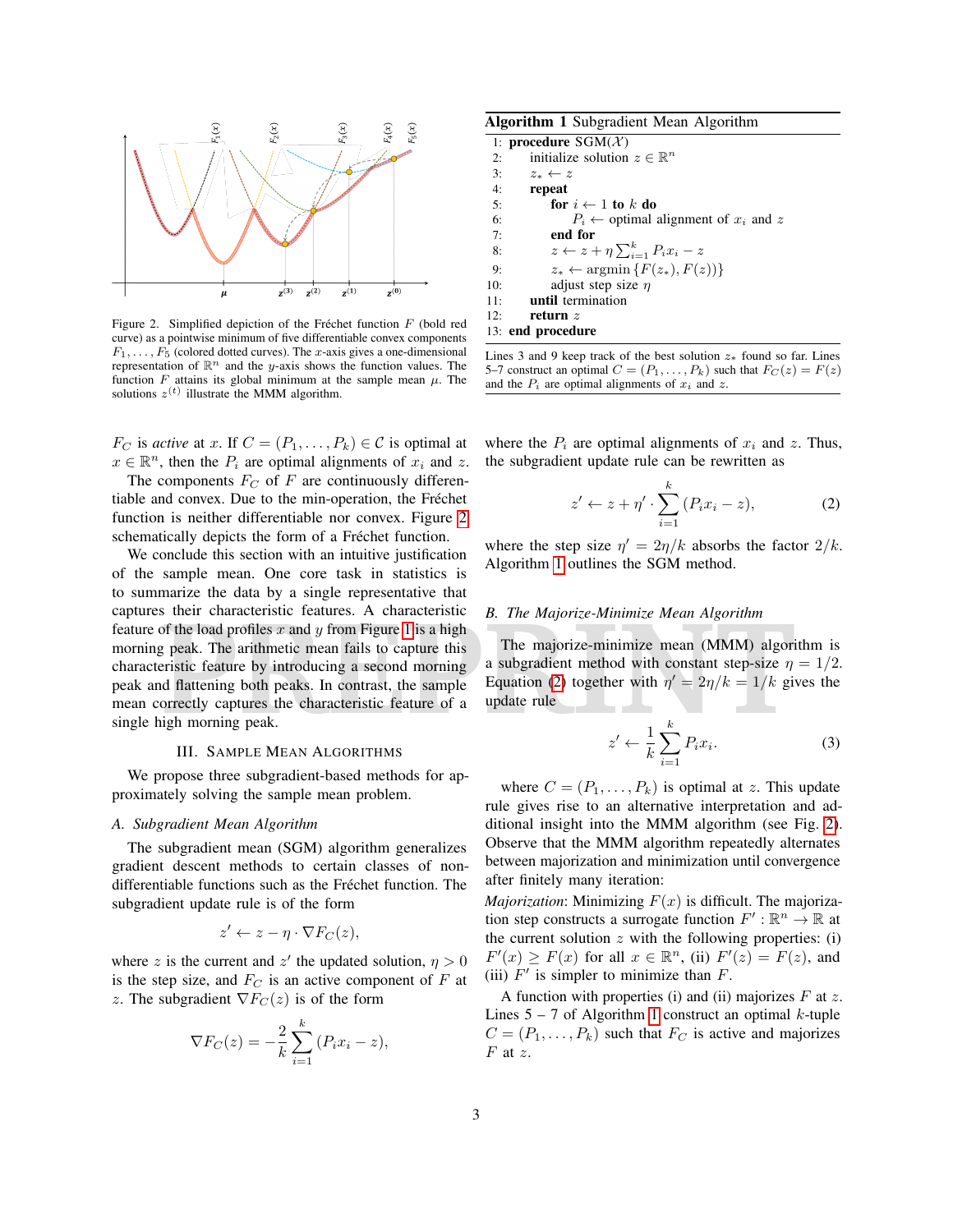<span id="page-3-1"></span>Algorithm 2 Stochastic Subgradient Mean Algorithm

|     | 1: <b>procedure</b> $SSG(\mathcal{X}, \eta)$                |
|-----|-------------------------------------------------------------|
| 2:  | initialize solution $z \in \mathbb{R}^n$                    |
| 3:  | $z_* \leftarrow z$                                          |
| 4:  | repeat                                                      |
| 5:  | shuffle $\mathcal X$                                        |
| 6:  | for $i \leftarrow 1$ to k do                                |
| 7:  | $P_i \leftarrow$ optimal alignment of $x_i$ and z           |
| 8:  | $z \leftarrow z + \eta (P_i x_i - z)$                       |
| 9:  | end for                                                     |
| 10: | $z_* \leftarrow \operatorname{argmin} \{ F(z_*), F(z) ) \}$ |
| 11: | adjust step size $\eta$                                     |
| 12: | until termination                                           |
| 13: | return $z$                                                  |
|     | 14: end procedure                                           |

Lines 3 and 10 keep track of the best solution  $z_*$  found so far. Line 5 shuffles the sample  $X$  to randomize the order of its elements.

*Minimization*: The majorizing function  $F_C(x)$  of the previous step has a unique minimum at

$$
z' = \frac{1}{k} \sum_{i=1}^{k} P_i x_i.
$$

Update rule  $(3)$  replaces the current solution z with the recomputed solution  $z'$ .

The MMM algorithm is a descent method that converges after a finite number of updates. In every iteration, we have

$$
F(z') \le F_C(z') \le F_C(z) = F(z)
$$

where  $z'$  is the new and  $z$  is the previous solution. Once  $F(z') = F(z)$  holds, we can terminate the algorithm, because further improvements are not possible. Thus, the MMM method strictly decreases  $F$  in every iteration until it converges after finitely many iterations (because the set  $C$  is finite).

## *C. The Stochastic Subgradient Mean Algorithm*

The stochastic subgradient mean (SSG) algorithm simplifies the subgradient algorithm. Instead of computing the subgradient  $\nabla F_C$  of an active component, each iteration approximates  $\nabla F_C$  on the basis of a single randomly selected example  $x \in \mathcal{X}$ :

$$
z \leftarrow z + \eta (Px - z),
$$

where  $P \in \mathcal{L}_n$  is an optimal alignment of x and z. Algorithm [2](#page-3-1) outlines the SSG method.

## <span id="page-3-3"></span>*D. Algorithmic Design Decisions*

The performance of the algorithms introduced in the former section depends on the initial solution (SGM, MMM, SGG), the choice of step size rule  $\eta$  (SGM, SGG), and the termination criterion (SGM, MMM, SGG). As initial solution, we suggest to compute the medoid of  $X.A$ medoid is an example  $x_* \in \mathcal{X}$  such that  $F(x_*) \leq F(x)$ for all  $x \in \mathcal{X}$ . The difference between a medoid  $x_*$  and a sample mean  $\mu$  is that  $x_*$  minimizes F over the sample X, whereas  $\mu$  minimizes F over the entire space  $\mathbb{R}^n$ . However, the medoid calculation needs  $N^2$  LPI-distance calculations, hence for larger samples, a random instance or the medoid of a sub-sample may be more suitable.

To improve the performance of SGM and SSG, we can apply more sophisticated update rules, for example Momentum, Adagrad, Adadelta, and Adam. For an overview, we refer to [\[23\]](#page-5-21).

#### IV. EMPIRICAL EVALUATION

<span id="page-3-0"></span>The goal of the experiments is to assess the performance and usability of the proposed subgradient mean algorithms. For this, we used the dataset of the CER Smart Metering Project [\[24\]](#page-5-22).<sup>[1](#page-3-2)</sup>

## *A. Experimental Setup*

We initialized MMM, SGM, and SSG with the medoid profile (see Section [III-D\)](#page-3-3). We used Adam [\[25\]](#page-5-23) in SSG with a linear decay of the step size from an initial to a final value. For each run we chose the step size determined through grid search of  $\eta \in [0.01, 0.025, 0.05, 0.075, 0.1]$ .

# *B. Sample Mean Benchmark*

 $F(z') \leq F_C(z') \leq F_C(z) = F(z)$ <br> **PREPLAIF A PREPAREM PRICIPLE 10.01, 0.025, 0.05, 0.05**<br> **PREPLAIF A PREPAREM PRICIPLE 10.01, 0.025, 0.05, 0.05**<br> **PREPLAIF A PRICIPLE 10.01, 0.025, 0.05, 0.05**<br> **PREPLAIF A PRICIPLE 1** In this experiment we compared the performance of the proposed subgradient methods SGM, MMM, and SSG against the arithmetic mean, the medoid, and the permutation merge (PM) [7]. We set the bandwidth of the LPI-distance to  $\omega = 3$ . We constructed samples of varying size N consisting of profiles from the 2010 CER-data with a 30-minute resolution of 100 households. Every sample includes  $N$  profiles of the same weekday from the same household over different periods of time. We considered a month ( $N = 4$ ), three months ( $N = 12$ ), half a year ( $N = 24$ ) and almost the full year ( $N = 48$ ). Then we applied all mean algorithms to all samples.

> Figure [3](#page-4-0) summarizes the Fréchet variations of all mean algorithms vs. the sample size  $N$ . As an exact algorithm, PM exhibited the best performance but was computationally tractable only for samples of size  $N = 4$ . This observation justifies the construction of approximate algorithms. For  $N = 4$ , the subgradient methods deviated 5.1% (SSG), 6.5% (SGM), and 7.8% (MMM) from the exact solution. This result suggests that there is

<span id="page-3-2"></span><sup>1</sup>Script reproduce data:<https://github.com/marcus-voss/cer-to-hdf5>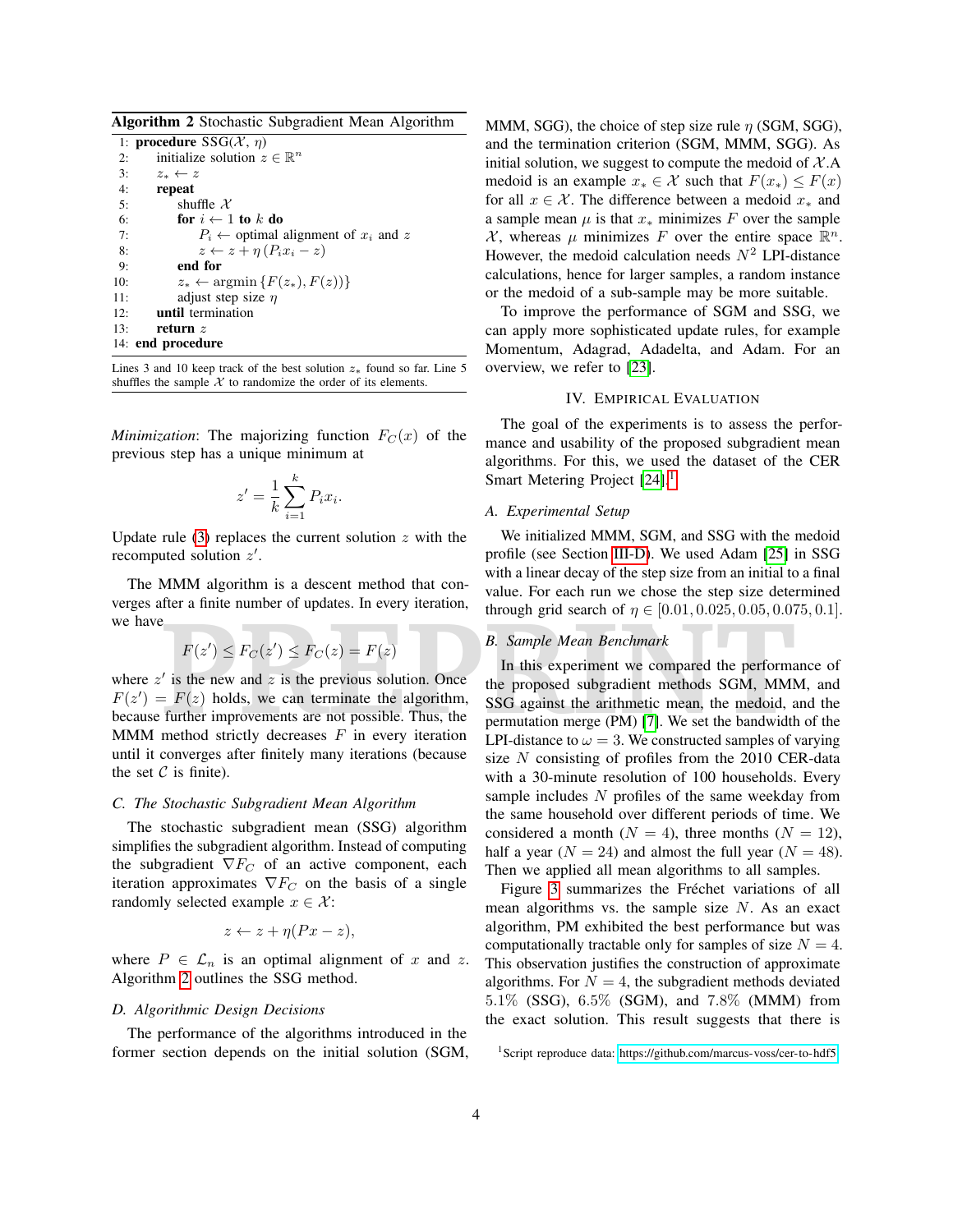

<span id="page-4-0"></span>Figure 3. Comparison of different sample mean algorithms.

room for further improvements. For all sample sizes N, the three subgradient methods returned substantially lower Fréchet variations on average than the arithmetic mean and medoid. Furthermore, among the subgradient methods, SSG performed best and MMM worst, but only by a small margin. Figure [6](#page-5-24) exemplarily contrasts traces of the sample means obtained by PM, MMM, SSG, and the arithmetic mean with the original profiles (left). The plot shows that the arithmetic mean smoothes peaks out, whereas LPI-based means better preserve sharp peaks.

# *C. Day-Ahead Forecasting*

In this experiment, we assessed the performance of the sample mean in day-ahead forecasting.

Extra formulation integrals of the particle of the particle of the particle in the simple seasonal moving average with the **In** a second experiment, we built 10 groups households each and applied clustering with *k* tic m We used the MMM as a parameter-free approximation within the permutation merge forecaster [\[7\]](#page-5-6) and compared it against the PM method with bandwidth  $\omega = 1$  (as in [\[7\]](#page-5-6)) and the simple seasonal moving average with the arithmetic mean. A weekly seasonality with an average of  $N = 6$  profiles works well, with diminishing returns when including more [7]. We note that for  $N = 6$  and the bandwidth  $\omega = 3$ , PM is already intractable. As discussed in [\[6\]](#page-5-5), minimizing the LPI-distance for  $\omega = 3$ is a reasonable goal for many applications. Hence, we configured MMM with  $\omega = 3$ .

Figure [4](#page-4-1) summarizes the results of the three forecasters in terms of the RMSE and mean LPI-distance with  $\omega = 3$ . It shows that—as expected— the arithmetic mean better minimizes the RMSE but PM and MMM are better in terms of the LPI-distance. While on average PM and MMM perform similarly, we see in Figure [6](#page-5-24) that the MMM better models the load pattern, as PM with  $\omega = 1$ results in an oscillating pattern (middle).

#### *D. K-Means Clustering*

In our last two experiments, we compared different k-means clustering schemes: (i) regular k-means based on the Euclidean distance (mean), (ii) k-medoid in LPIspaces, and (iii) k-means in LPI-spaces again using parameter-free MMM for mean computation.



Figure 4. Comparison of sample means in permutation merge forecaster.

<span id="page-4-2"></span>Figure 5. Comparision of sample means in k-means.

<span id="page-4-1"></span>In the first experiment, the samples are all daily load profiles per household. We set the bandwidth of the LPI-distance to  $\omega = 3$  and the number of clusters to  $k = 2$  assuming that two inherent clusters exist (weekday and weekend). We assessed the quality of a clustering by measuring its *cluster purity*. The cluster purity is computed as follows: For every cluster  $c$ , count the number  $n_c$  of profiles from the most common class. Then the cluster purity is the ratio of the sum of the numbers  $n_c$  over all clusters c and the total number of profiles. While on average we find only a slight improvement, 72.4% for using MMM-based k-means compared to 72.1% for regular k-means and 72% for k-medoids, we see in Figure [6](#page-5-24) the resulting centroids for an example household, showing that the mean flattens out the peaks (right).

In a second experiment, we built 10 groups of 10 households each and applied clustering with  $k = 10$ to cluster all profiles of the same weekday, assuming that the clustering can separate the households. Again we computed the cluster purity. Figure 5 shows the distribution of cluster purities of the three k-means schemes, showing that results differ across the groups, while the median (line) for MMM-based k-means is lower than the arithmetic mean, the mean is similar (triangle) and the upper quartile is higher.

#### V. CONCLUSION

The arithmetic mean fails to cope with temporal variation inherent in household load profiles. As an alternative, the concept of sample mean in LPI-spaces has been proposed. Solving the sample mean problem is computationally excessive and existing exact solutions can only be applied to the smallest sample sizes and bandwidths. To alleviate this problem, we proposed three related subgradient methods for averaging household load profile in LPI-spaces. The subgradient methods are fast heuristics that return approximate solutions within an acceptable period of time. Empirical results show that SSG and SGM exhibited better performance than the